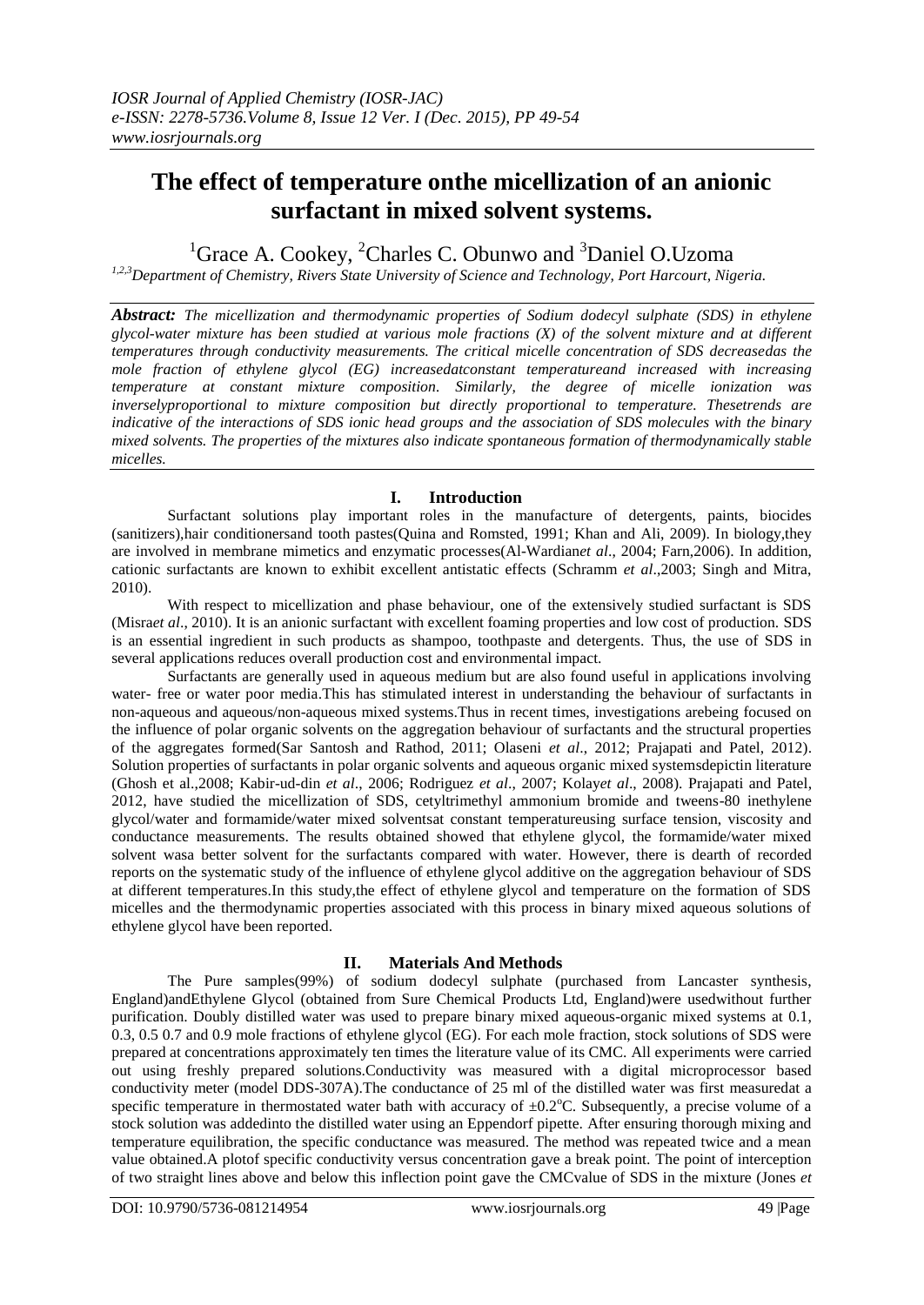*al*.,2001Shi *et al*.,2011; Zhang *et al*., 2012). The procedure was repeated at different mole fractions and at different temperatures.



Figure 1: Variation of CMC with mole fraction of ethylene glycol, at different temperatures.

The results (Fig 1) show the dependence of the CMC of SDS on temperature and mole fraction of ethylene glycol in the ethylene glycol-water binary mixture. At a constant temperature, the value of CMC decreases with increase in the mole fraction of ethylene glycol.This trendisin agreement with the studies ofPraiapati and Patel, (2012) for SDS solution in the same binary mixed solvents at  $30^{\circ}$ C.They reported that an increase in the mole fraction of ethylene glycollowered the CMC value of SDS and attributed it to electrostatic repulsion of SDS ionic head groups, possibly, due to enhanced dielectric constant of water by the addition of ethylene glycol.They further suggested enhanced hydrophobicity as responsible for the inverse relationship between the CMC of SDS and the mole fraction of ethylene glycol.The results obtained in this study are, however, at variance with those of Olaseni *et al*., (2012). They reported a direct proportionality between the CMC and the mole fraction of EG for solutions of cetyltrimethylammonium bromide (cationic surfactant) in water-ethylene glycol, dimethyl sulfoxide and dimethyl formamide mixed solvents.

In this study, an increase in temperature did not affect the inverse relationship between the CMC and the concentration of EG in the binary mixtures. However, a corresponding increase in CMC was observed with increasing temperature at a given composition. For example, at 0.1 mole fraction OF EG, the CMC increased from 5.7mM to 6.7mM as temperature increased from 30°C to 40°C (Fig 1). Earlier studies (Chen*et al.*, 1998; Ghosh and Deepti, 2009 and Olaseni *et al*., 2012) have reported similar observations and attributed the increase in CMC with temperatureto the breakdown of water structure surrounding the hydrophobic tail of the amphiphile molecules.

Figure 2 represents a plot of the degree of ionization of SDS micelles against the mole fractionsof ethylene glycol at different temperatures.The degree of ionization of SDS micelles was determined from the ratio of the slope of conductivity versus concentration curves above and below the inflection point at the different mole fractions and temperatures.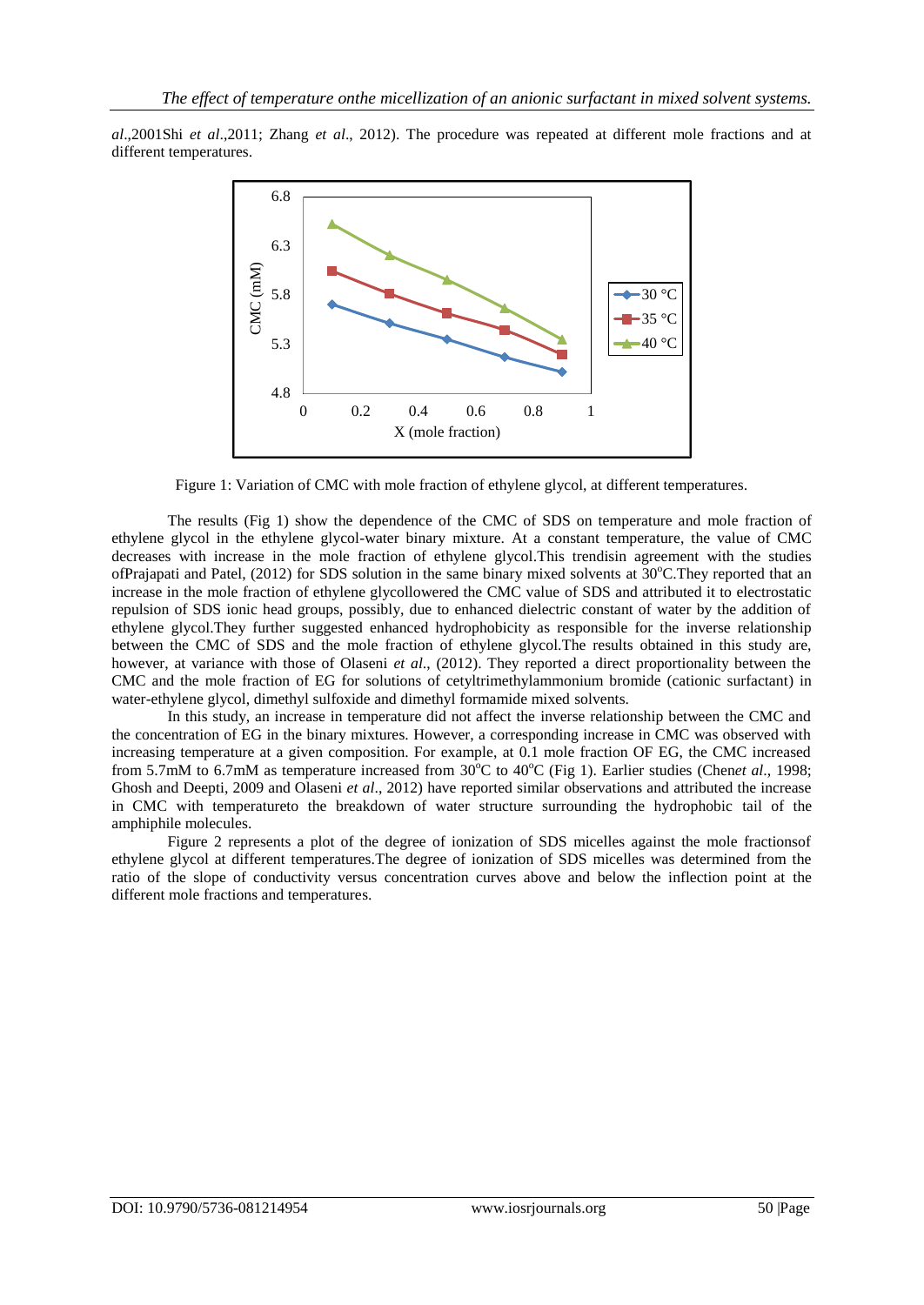

Figure 2: Plot of Degree of Ionization of SDS micelles againstmole fractions of ethylene glycol at different temperatures.

Atconstant temperature, the degree of micelle ionization decreased with the mole fractionof ethylene glycol. This trendindicates that the presence of ethylene glycol increased the attractive electrostatic interactions of the SDS headgroups. This may be attributed to dilution effect, which weakens the repulsive interactions of the ions. This observation is supported by the decrease in the value of the CMC as the mole fraction of ethylene glycol increased.However, at constant mole fraction, the degree of ionization increased as the temperature increased. Upadhaya and Sharma, (1995) and Olaseni *et al.*, (2012), have attributed increase in the degree of micelle ionization to two major factors;Coulombicand thermal forces.While Coulombicinteractions tend to bring the surfactant headgroups together, thermal agitation increases the repulsion between ionic headgroups thereby enhancing separation between surfactant headgroups and the associated counterions. The resultsobtained in this study indicatethat the latter factor dominates the systems as temperature increased.

## **III. Thermodynamics Of Micelle Formation**

Micelle formation is the most significant process in the solution behaviour of surfactants. The understanding of the behaviour of surfactants in solution will help to tune their properties to the desired application. Micellization is characterized by a number of temperature dependent parameters such as Gibbs free energy, enthalpy and entropy. According to Goodwin, 2004, mass-action is one of the widely accepted and frequently used models to interpret the energetics of micelle formation. This model arises from the temperature dependence of the minimum concentration (CMC) above which micelles are formed. Thus, the Gibbs free energy for micelle formation,  $G_{mic}^0$  is usually calculated from the pseudo-phase separation model for ionic surfactants using equation 1 (Deepti et al., 2009, Bell et al., 2003, In and Zana, 2007).

$$
\Delta G_{mic}^0 = RTlnX_{CMC}(1)
$$

WhereR is gas constant (8.314 JK<sup>-1</sup>mol<sup>-1</sup>), T is temperature in degree Kelvin and  $X_{CMC}$  is the surfactant CMC in mole fraction range.The corresponding enthalpy ( $\Delta H_{mic}^0$ ) andentropy ( $\Delta S_{mic}^0$ ) of micelle formation were calculated from equations 2 and 3 (Fenta, 2015, Sar Santosh and Rathod, 2011 and Aguiar *et al*., 2002) respectively.

$$
\Delta H_{mic}^0 = -RT^2 \frac{dlnX_{CMC}}{dT}(2)
$$

Equation 2shows that the enthalpy of micelle formation can be calculated from the slope of dlnX<sub>CMC</sub>versus temperature curves.With the known values of Gibbs free energy and enthalpy, the entropy of micellization can be deduced at each temperature and mole fraction.

$$
\Delta S_{mic}^0 = \frac{\Delta H_{mic}^0 - \Delta G_{mic}^0}{T} (3)
$$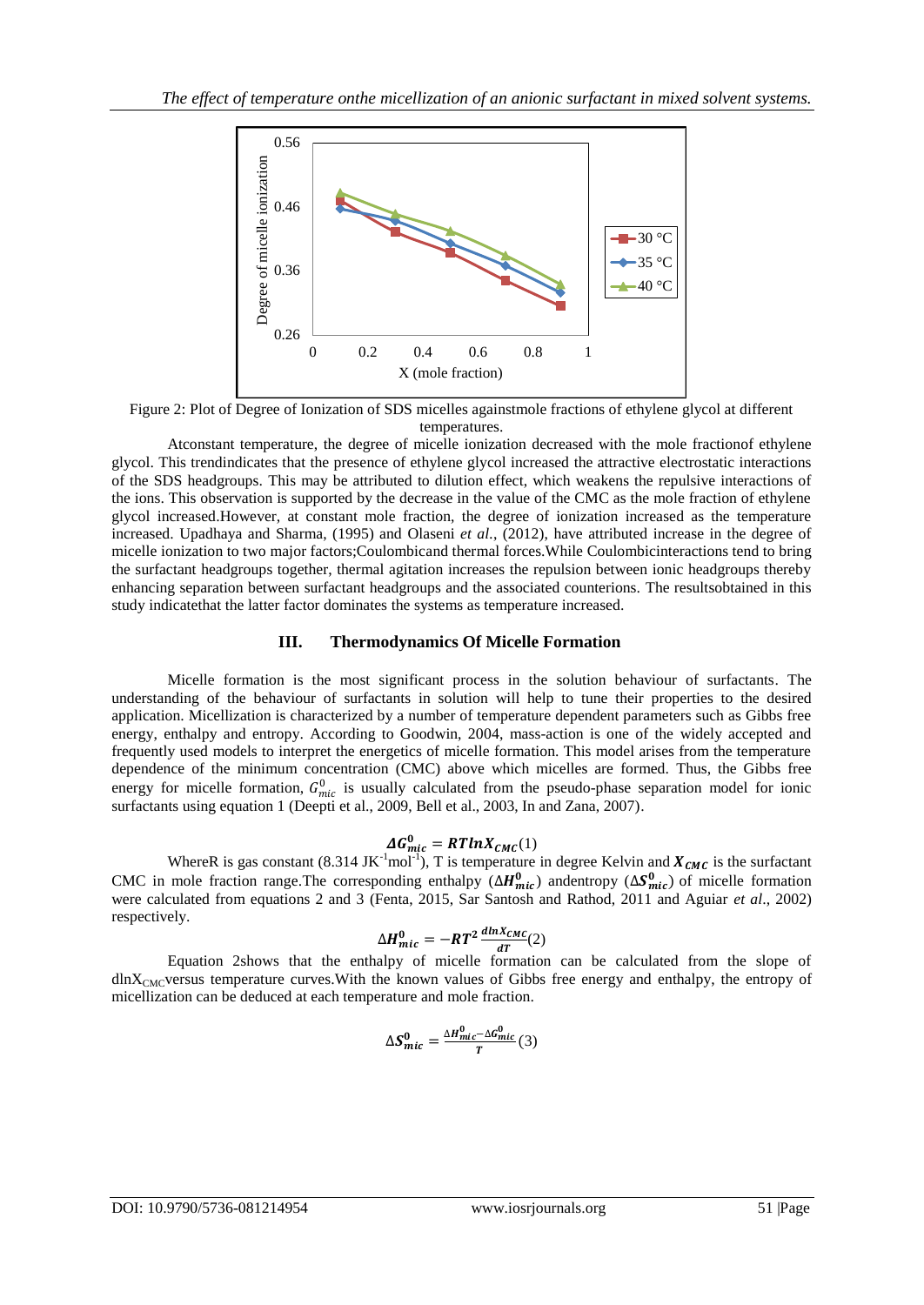

Figure 3: Dependence of free energy of micelle formation on temperature for solutions of SDS in ethylene-water mixture.

The plots of the free energies of micellization of SDSversus mole fractions of ethylene glycol in ethylene glycol-water mixture at the various temperatures studied areshown in Figure 3. The plots illustrate that the values of the free energy of formation of SDS micelles are negative at all mole fractions and different temperatures.They become more negative as bothmole fraction and temperature increase.Figure 4 presents the effect of temperature on the free energy of SDS micelle formation at different mole fractions of the ethylene glycol mixed solvent systems.



Figure 4: The dependence of free energy of micelle formation on mole fraction of ethylene glycolat different temperatures.

Fundamentally, free energies signify the ease with which micelles are formed. The more negative the value of free energyis, the more spontaneous and feasible will micellization be. This result is in agreement with that of Ghosh and Deepti, 2009 in their study of micellization behaviour of  $[C_{16}$ -4-C<sub>16</sub>], 2Br gemini surfactants in binary aqueous-solvent mixtures through conductivity measurements. The decreasing value of  $\Delta G_{mic}^0$  was attributed to the tendency to drive equilibrium towards hydrophobic bonding as temperature increased. It is important to note that the decreasing value of the CMC with mole fraction of ethylene glycol is in agreement with the increasing negative values of the free energy as mole fraction increases.

The values of the change in standard enthalpy of micelle formation are negative at all mole fractions and at the different temperatures (Table 1). However,  $\Delta H_{mic}^0$  becomes more negative with increasing temperature but increases as the mole fraction of ethylene glycol increases. The negative values of the enthalpy suggest that the process of micelleformation of SDS in the binary mixed solvents is exothermic.The entropies of the systems are positive at all mole fractions and at the different temperatures, indicating entropy driven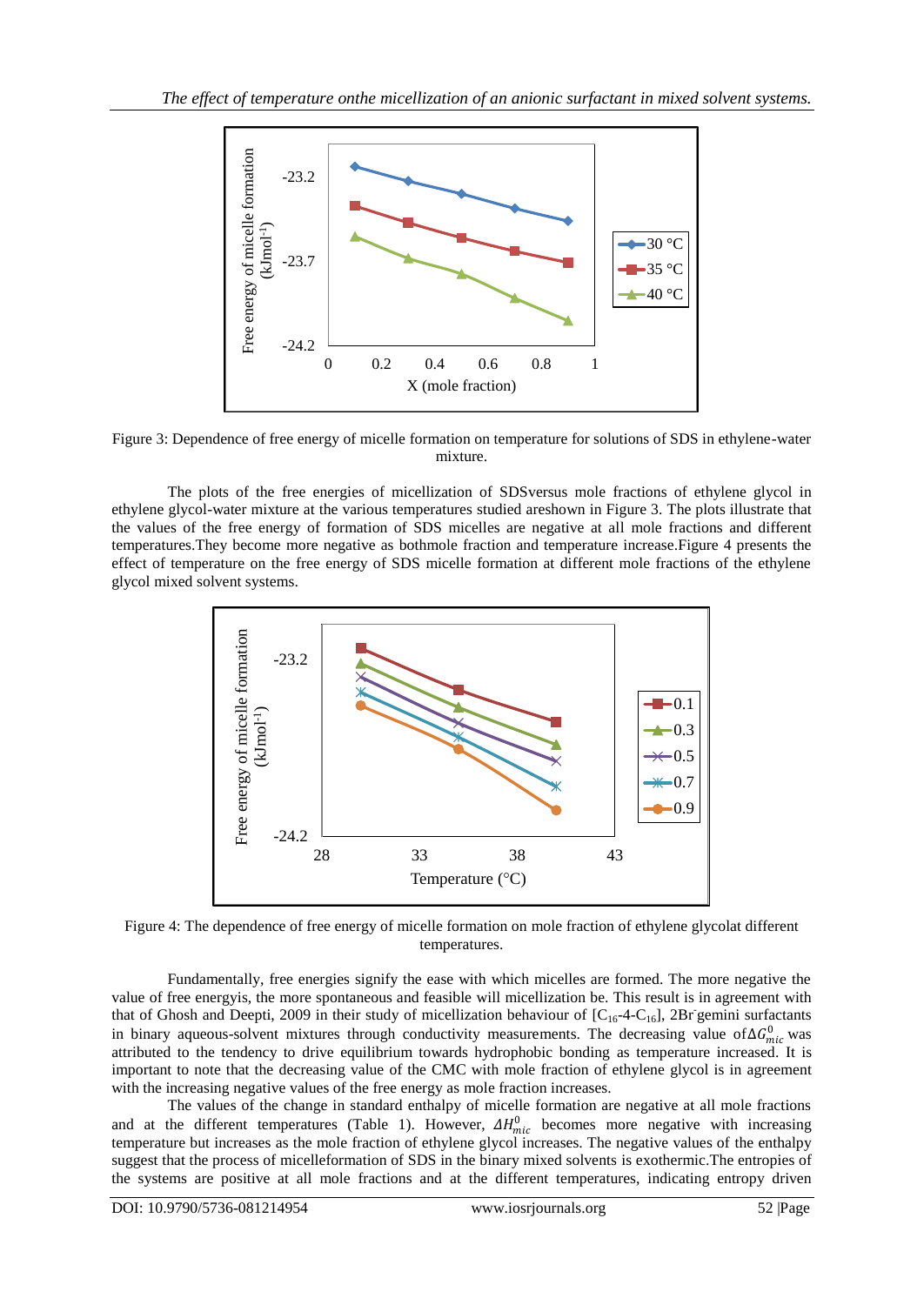micellization which increases with increasing mole fraction of ethylene glycolbut decreases as the temperature increases though not significantly. The trend thusimplies that addition of the organic solvent increasedthe level of disorder in the binary mixed system. This behaviour might be attributedto strong intermolecular interactions between water and ethylene glycol through hydrogen bonding which mightlead to distortion in water structure (Homendra and Devi, 2006).

| X   | T(K) | - $\varDelta G_{mic}^{0}/$<br>$kJmol^{-1}$ | $- \Delta H_{mic}^0$<br>$kJmol^{-1}$ | $\Delta S_{mic}^0/$<br>$kJmol^{-1}K^{-1}$ |
|-----|------|--------------------------------------------|--------------------------------------|-------------------------------------------|
| 0.1 | 303  | 23.14                                      | 10.23                                | 0.043                                     |
|     | 308  | 23.37                                      | 10.57                                | 0.042                                     |
|     | 313  | 23.57                                      | 10.91                                | 0.041                                     |
| 0.3 | 303  | 23.22                                      | 9.01                                 | 0.047                                     |
|     | 308  | 23.47                                      | 9.31                                 | 0.046                                     |
|     | 313  | 23.68                                      | 9.61                                 | 0.045                                     |
| 0.5 | 303  | 23.30                                      | 8.63                                 | 0.049                                     |
|     | 308  | 23.56                                      | 8.91                                 | 0.048                                     |
|     | 313  | 23.77                                      | 9.20                                 | 0.047                                     |
| 0.7 | 303  | 23.38                                      | 7.02                                 | 0.054                                     |
|     | 308  | 23.64                                      | 7.26                                 | 0.053                                     |
|     | 313  | 23.92                                      | 7.49                                 | 0.052                                     |
| 0.9 | 303  | 23.46                                      | 3.15                                 | 0.067                                     |
|     | 308  | 23.71                                      | 3.26                                 | 0.066                                     |
|     | 313  | 24.05                                      | 3.36                                 | 0.065                                     |

**Table 1:**Thermodynamic properties of the micellization of SDS in aqueous solutions of ethylene glycol at different temperatures and mole fractions of ethylene glycol.

#### **IV. Conclusions**

The effect of ethylene glycol and temperature on the aggregation behaviour of aqueous solutions of SDS has been investigated through conductivity measurements. Plots of conductivity versus mole fraction of ethylene glycol were used to determine the CMC and degree of ionization of SDS micelles at the different temperatures. The thermodynamic parameters of micelle formationwere calculated from the data obtained. The CMC of SDS in the binary mixtures decreased with increasing mole fraction of ethylene glycol but increased with increase in temperature. The degree of micelle ionization was found to decrease with increasing mole fraction of the organic solvent but increased as temperature increased. The values of the change in Gibbs free energy and enthalpy showed that increase in temperature resulted in more spontaneous micellization process of SDS in the aqueous-organic mixed solutions while addition of ethylene glycol made it less spontaneous. The process was entropy driven that proceeded through exothermic process.

### **Reference**

- [1]. Aguiar, J; Molina-Bolivar, J. A; Peula-Garcia, J. M; and Carnero Ruiz, C (2002).Thermodynamics and Micellar Properties of Tetradecyl trimethylammonium Bromide in Formamide-Water Mixtures. Journal of Colloid and Interface Science, 255, 382-390.
- [2]. Akhter, M.S; Alawi, S.M; Bose, A.N (1995).Micelle formation in molten acetamide. Colloid surface A, 94;173-176.
- [3]. Al-Wardian, A; Glenn, K.M; Palepu, R.M (2004).Thermodynamic and interfacial properties of binary cationic mixed systems.colloids and surface A; Physico-chemical and Engineering Aspects, 247;115-123.
- [4]. Behra, G.B, and Panda, L (1985). Thermodynamics of micellization part-1 micelle formation of CTAB, Nals and TritonX-100 in DMF-H<sub>2</sub>O, DMSO-H<sub>2</sub>O, and MeOH-H<sub>2</sub>O system by dye incorporation method, J. Indian Chem. Soc. 62;44-52.
- [5]. Bell, P. C; Bergsma, M; Dolbnya, I. P, Bras, W; Stuart, M. C.A; Rowan, A. E; Feiters, M. C and Engberts, J. B. F. N(2003).Transfection Mediated by GeminiSurfactants: Engineered Escape from the Endosomal Compartment. Journal of American Chemical Society, 125, 1551-1558
- [6]. Chen, L. Shi-Yow, L. Chiung-Chang, H. and En-Ming, C (1998).Colloid Surface A, 135, 175-181.
- [7]. Farn, R.J (2006). Chemistry and technology of surfactants.Blackwell publishing ltd, Oxford.
- [8]. Fenta, A. D (2015). Surface and thermodynamic studies of micellization of surfactants in binary mixtures of 1, 2-ethanediol and 1,2,3-propanetriol with water. International Journal of Physical Sciences, 10, 276-288.
- [9]. Ghosh, K.K; and Baghel, V (2008). Micellar properties of benzyl dimethyl ammonium bromide in aquo-organic solvent media, Indian J. Chem., 47A, 1230-1236.
- [10]. Ghosh, K. K and Deepti (2009). Micellization behavior of [C<sub>16</sub>-4-C<sub>16</sub>], 2Br gemini surfactant in binary aqueous-solvent mixtures. Indian Journal of Chemistry, 48A, 1522-1526.
- [11]. Gracini, M.M; Moya, M.L; Munoz, M and Rodriguez, A (2005). Micellar solution of sulfobetain surfactant in water-ethylene glycol mixture. Surface tension, fluorescence, spectroscopic, conductometric, and kinetic studies, Langmuir, 21;7161-7168.
- [12]. Homendra, N and Devi, S. D (2006). Conductometric and Surface Tension studies on the micellization of Some Cationic Surfactants in Water-Organic Solvent Mixed Media. Journal of Surface Science Technology, 22, 89-100.
- [13]. In, M and Zana, R (2007).Phase Behavior of Gemini Surfactants. Journal of Dispersion Science and Technology, 28, 143-154.
- [14]. Kabir-ud-din; Siddiqui, U.S; and Kumar, S (2006).Micellization of monomeric and dimeric surfactants in polar non-aqueouswater-mixed solvents.Colloid polym. Sci., 284;807-814.
- [15]. Khan, M.S; Ali, Z (2009). Micellization of dodecyl benzene sulfonic acid and it's interaction with poly(ethylene oxide) polymer. Journal of the chemical society of Pakistan, 3, 712-717.